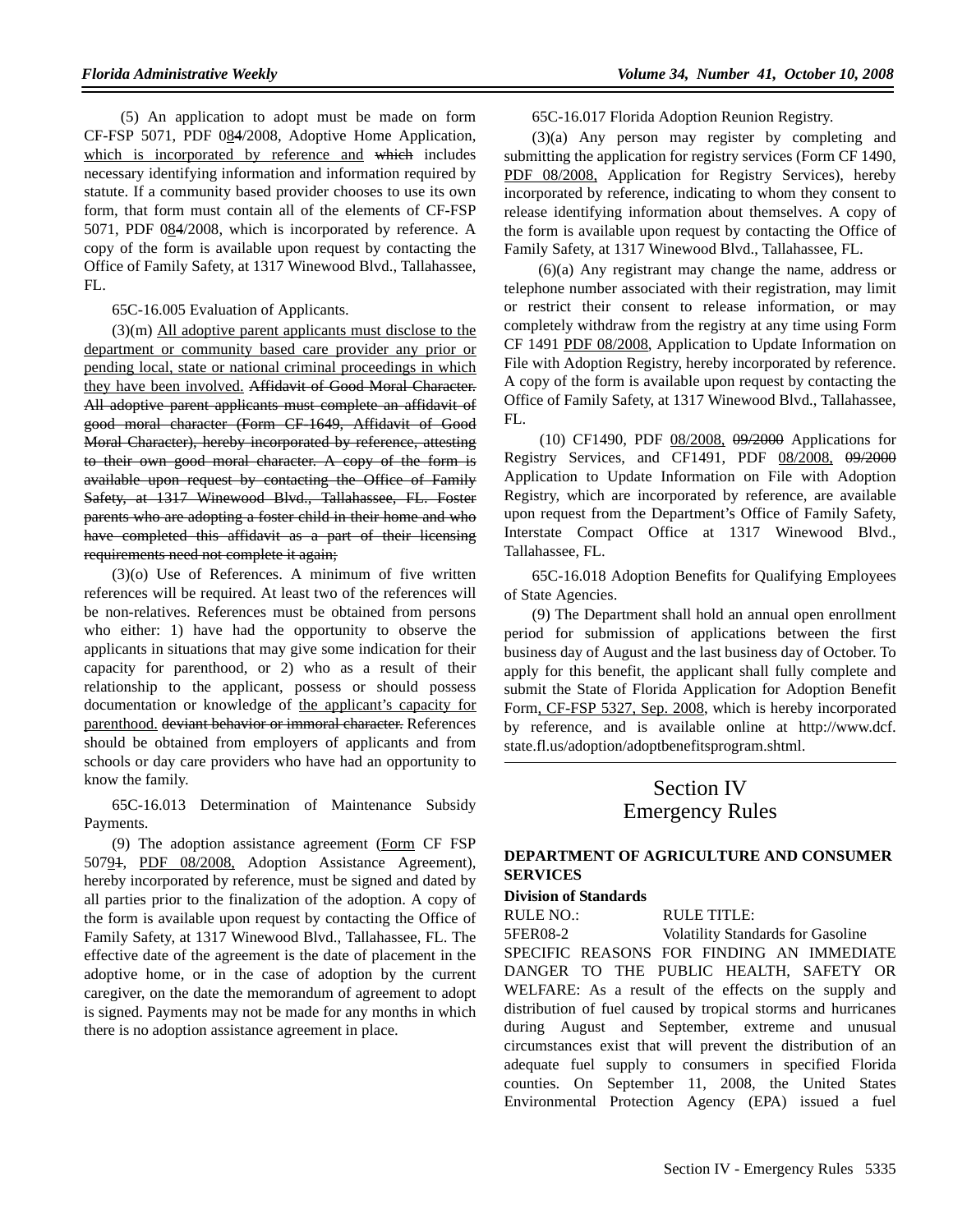volatility waiver to nine southeastern states including Florida. Further, several other southeastern states have issued similar fuel volatility waivers extending through October 31, 2008. Pursuant to these actions by the EPA and other southeastern states, and following the adoption of this emergency rule, waiving certain volatility standards in specified Florida counties will allow for adequate and rapid distribution of available fuel, helping to stabilize the fuel market in the specified counties, thus protecting the welfare of Florida consumers in these counties. Specifically, the affected counties in Florida are Jefferson, Leon, Wakulla, Gadsden, Liberty, Franklin, Jackson, Calhoun, Gulf, Holmes, Washington, Bay, Walton, Okaloosa, Santa Rosa, and Escambia.

REASON FOR CONCLUDING THAT THE PROCEDURE IS FAIR UNDER THE CIRCUMSTANCES: This emergency rule was initiated at the request of fuel suppliers in order to more adequately meet the fuel needs of Florida consumers in these specified counties, as a result of current fuel shortages created from recent tropical storms and hurricanes, in particular Hurricane Ike. This emergency rule will help alleviate present distribution difficulties and shortages of motor fuel resulting from these weather events and could not be implemented in time to provide relief to affected Florida consumers through non-emergency rule making procedures.

SUMMARY: This emergency rule allows for the retail distribution and sale of gasoline of a different volatility class than adopted in ASTM International designation D4814-07b and Rule 5F-2.001, F.A.C., for the period beginning September 26, 2008, through October 31, 2008, in Jefferson, Leon, Wakulla, Gadsden, Liberty, Franklin, Jackson, Calhoun, Gulf, Holmes, Washington, Bay, Walton, Okaloosa, Santa Rosa, and Escambia Counties in Florida. The specific standards affected are below.

THE PERSON TO BE CONTACTED REGARDING THE EMERGENCY RULE IS: Dr. Matthew D. Curran, (850)488-9740

#### THE FULL TEXT OF THE EMERGENCY RULE IS:

5FER08-2 Volatility Standards for Gasoline.

(1) Volatility Class D-4 fuels as specified in ASTM International designation D4814-07b, shall be allowed for the time period from September 26, 2008, through October 31, 2008, for retail distribution and sale in Jefferson, Leon, Wakulla, Gadsden, Liberty, Franklin, Jackson, Calhoun, Gulf, Holmes, Washington, Bay, Walton, Okaloosa, Santa Rosa, and Escambia Counties.

(2) The Vapor Lock Protection Class requirement as specified in subparagraph  $5F-2.001(1)(a)3$ ., F.A.C., for gasoline containing nine (9) through ten (10) percent ethanol by volume shall be allowed a minimum test temperature for a vapor-liquid ratio of twenty (20) of 107 ºF for the time period from September 26, 2008, through October 31, 2008, for retail distribution and sale in Jefferson, Leon, Wakulla, Gadsden,

|                    |  | Liberty, Franklin, Jackson, Calhoun, Gulf, Holmes, |  |  |
|--------------------|--|----------------------------------------------------|--|--|
|                    |  | Washington, Bay, Walton, Okaloosa, Santa Rosa, and |  |  |
| Escambia Counties. |  |                                                    |  |  |

Specific Authority 525.037, 525.14 FS. Law Implemented 525.01, 525.037, 525.14 FS. History–New 9-26-08.

THIS RULE TAKES EFFECT UPON BEING FILED WITH THE DEPARTMENT OF STATE UNLESS A LATER TIME AND DATE IS SPECIFIED IN THE RULE. EFFECTIVE DATE: September 26, 2008

#### **BOARD OF TRUSTEES OF THE INTERNAL IMPROVEMENT TRUST FUND**

Notices for the Board of Trustees of the Internal Improvement Trust Fund between December 28, 2001 and June 30, 2006, go to http://www.dep.state.fl.us/ under the link or button titled "Official Notices."

#### **DEPARTMENT OF ENVIRONMENTAL PROTECTION**

Notices for the Department of Environmental Protection between December 28, 2001 and June 30, 2006, go to http://www.dep.state.fl.us/ under the link or button titled "Official Notices."

## **FISH AND WILDLIFE CONSERVATION COMMISSION**

**Vessel Registration and Boating Safety**

| RULE NO.: | RULE TITLE:                           |
|-----------|---------------------------------------|
| 68DER08-3 | <b>Emergency Regulation of Vessel</b> |
|           | Traffic – St. Johns River and         |
|           | <b>Tributaries</b>                    |

SPECIFIC REASONS FOR FINDING AN IMMEDIATE DANGER TO THE PUBLIC HEALTH, SAFETY OR WELFARE: Additional rain and continued flooding from Tropical Storm Fay have caused severe flooding along various portions of the St. Johns River. The river has overflowed its banks in many places and expanded into the flood plain. This flooded condition has created an immediate danger to vessels transiting the area. Objects previously well above the water and objects previously on dry land have become wholly or partially submerged, creating hazards to navigation. These objects include without limitation, dwellings, electrical and telephone wires, utility poles, trees and stumps, docks and wharfs, boat houses, and sheds. The turbulent and muddy water has caused boats to allide dangerously upon submerged objects without warning. The flood now submerges the accustomed footpaths and handholds. Within these submerged areas, vessel wakes could cause persons to slip and fall, perhaps into the river. Under these circumstances, there is a substantial likelihood of injury or death. Operation of vessels on the waters of the St. Johns River, its associated lakes, and its tributaries from Lake George to State Road 50 presents an immediate danger to vessels and their occupants and to persons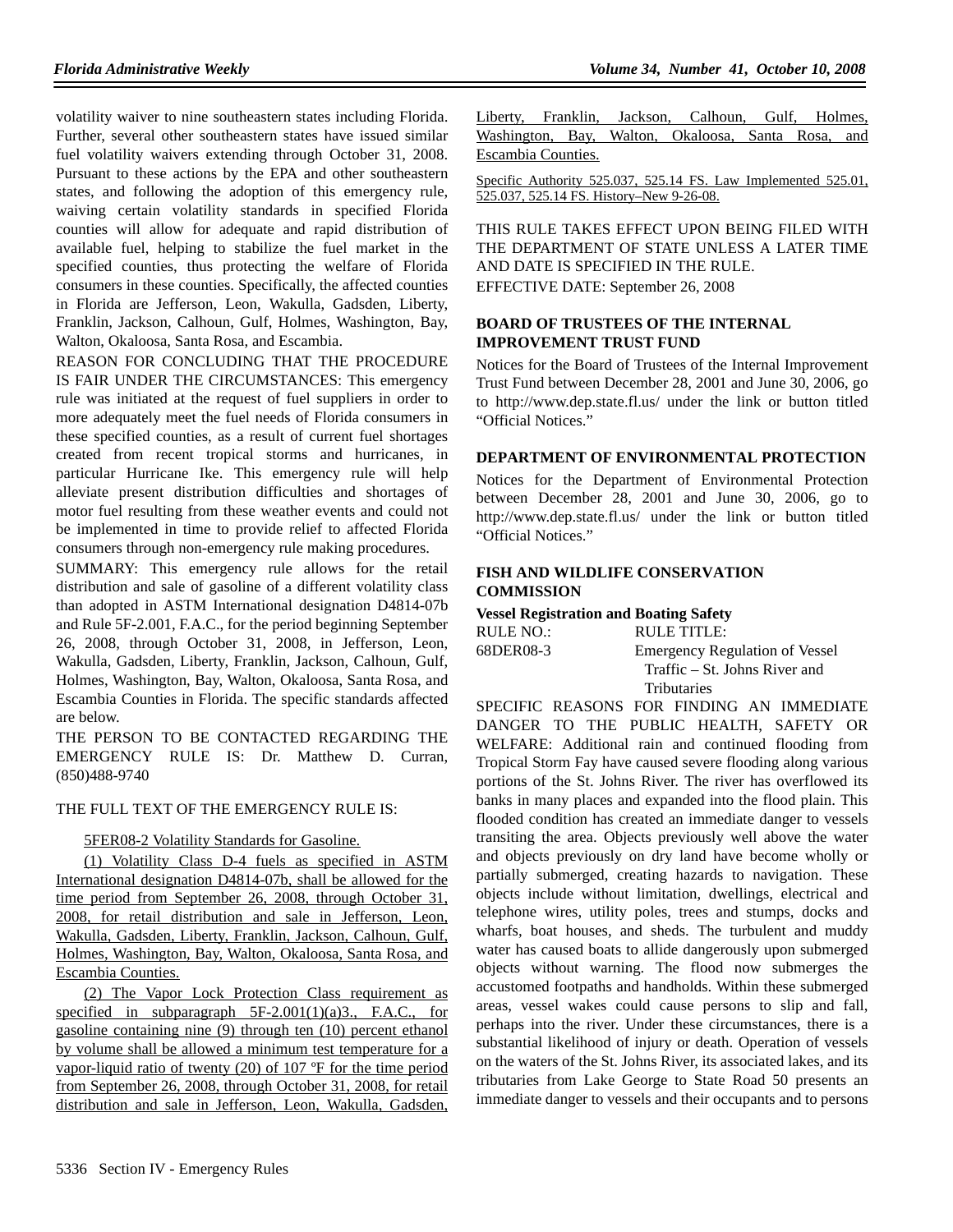in or near the river when the river is at or above flood stage. Based on river flood levels, emergency regulations either exclude or restrict vessel operation to Idle Speed No Wake.

REASON FOR CONCLUDING THAT THE PROCEDURE IS FAIR UNDER THE CIRCUMSTANCES: There is general concurrence from Volusia, Seminole, Brevard, Orange and Lake Counties, the United States Coast Guard, the Florida Fish & Wildlife Conservation Commission's field office in Ocala, and the FWC Boating and Waterways Section, that enactment of the restricted areas based on water levels and gauge readings within segments of the St. Johns River, its associated lakes, and its tributaries is essential for the protection of public safety.

The boating restricted areas established in this emergency rule shall be active and enforceable only when the water levels are as specified in each area. The Commission established regulations based on the United States Geological Survey gauge levels as displayed by the National Weather Service's Advanced Hydrologic Prediction Service. These river levels are available in real time to the general public and to law enforcement agencies through the National Weather Service's web site at www.weather.gov/ahps.

This emergency rulemaking is being coordinated with the United States Coast Guard, the United States Army Corps of Engineers, and the sheriffs of the affected counties. The Commission has consulted with the Executive Office of the Governor and through the sheriffs of the respective counties coordinated this action with the Board of County Commissioners of each county in which the restricted areas are located. The emergency rule will be forwarded to the United States Coast Guard Seventh District for publication in their weekly Local Notice to Mariners. The boating public will be notified by publication in the local notice, by marine VHF radio broadcast of the Coast Guard's local notice, by personal contact from law enforcement officers, and by regulatory markers posted at boat ramps and other access points to the boating restricted areas.

 Because the water levels on the St. Johns River are in constant flux, varying in response to wind directions, wind speed, and accumulated rainfall, the danger to life and property is such that normal rulemaking procedures would not adequately protect the public from the anticipated harm. The procedures used in this emergency rulemaking action are therefore fair under the circumstances.

SUMMARY: This emergency rule supersedes and replaces Emergency Rule 68DER08-2 filed for adoption with the Department of State on August 29, 2008. This action establishes: 1) An Idle Speed No Wake boating restricted area on the waters south of Lake George fender system to the Highlands Park Canal at Day Mark 39 to be in effect and enforceable when the St. Johns River is at specified flood stage levels, 2) An Idle Speed and No Vessel boating restricted area from the Highlands Park Canal at Day Mark 39 and the I-4 Bridge to be in effect and enforceable when the St. Johns River

is at specified flood stage levels, 3) An Idle Speed boating restricted area from the I-4 Bridge to a select location within the southern portion of Lake Monroe to be in effect and enforceable when the St. Johns River is at specified flood stage levels, 4) An Idle Speed and a No Vessel boating restricted area in a select location within the southern portion of Lake Monroe to S. R. 46 (south of Lake Harney) to be in effect and enforceable when the St. Johns River is at specified flood stage levels, 5) An Idle Speed boating restricted area at Baxter's Point to 300 feet southeast of the Hatbill Road Boat Ramp to be in effect and enforceable when the St. Johns River is at specified flood stage levels, and 6) A No Vessel boating restricted area within Lake Jessup west of the S.R. 417 Bridge in effect and enforceable when the St. Johns River is at specified flood stage levels. The exclusion areas will not apply to vessels under the command of U.S. Coast Guard licensed Masters, vessels owned or operated by governmental entities or are being used for governmental purposes, or persons resident at riparian property. Vessels are required to proceed only at Idle Speed No Wake. Residents will be allowed access to their properties at Idle Speed No Wake, but will be required to carry proof of residency and have it available for inspection.

THE PERSON TO BE CONTACTED REGARDING THE EMERGENCY RULE IS: Major Paul Ouellette, Boating and Waterways Section, Division of Law Enforcement, Florida Fish and Wildlife Conservation Commission, 620 South Meridian Street, Tallahassee, Florida 32399-1600

#### THE FULL TEXT OF THE EMERGENCY RULE IS:

68DER08-3 Emergency Regulation of Vessel Traffic – St. Johns River and Tributaries.

(1) This emergency rule supersedes and replaces Emergency Rule 68DER08-2 filed for adoption with the Department of State on August 29, 2008.

(2) For the purpose of protecting public safety during flood conditions, the following boating restricted areas are established on the St. Johns River, from shoreline to shoreline and including its associated lakes and its tributaries, as follows:

(a) Lake George fender system and Highlands Park Canal at Day Mark 39 – An Idle Speed No Wake boating restricted area on the St. Johns River, from shoreline to shoreline and including its associated lakes and its tributaries, from a line drawn perpendicular to the centerline of the Lake George fender system south to the line drawn perpendicular to the centerline of the Highlands Park Canal at the south end of that canal at Day Mark 39, to be in effect and enforceable when the St. Johns River level is at 2.8 feet or higher as indicated by the United States Geological Survey gauge at the S. R. 40 Bridge over the St. Johns River at Astor (ASTF1).

(b) Highlands Park Canal at Day Mark 39 and the I-4  $Bridge -$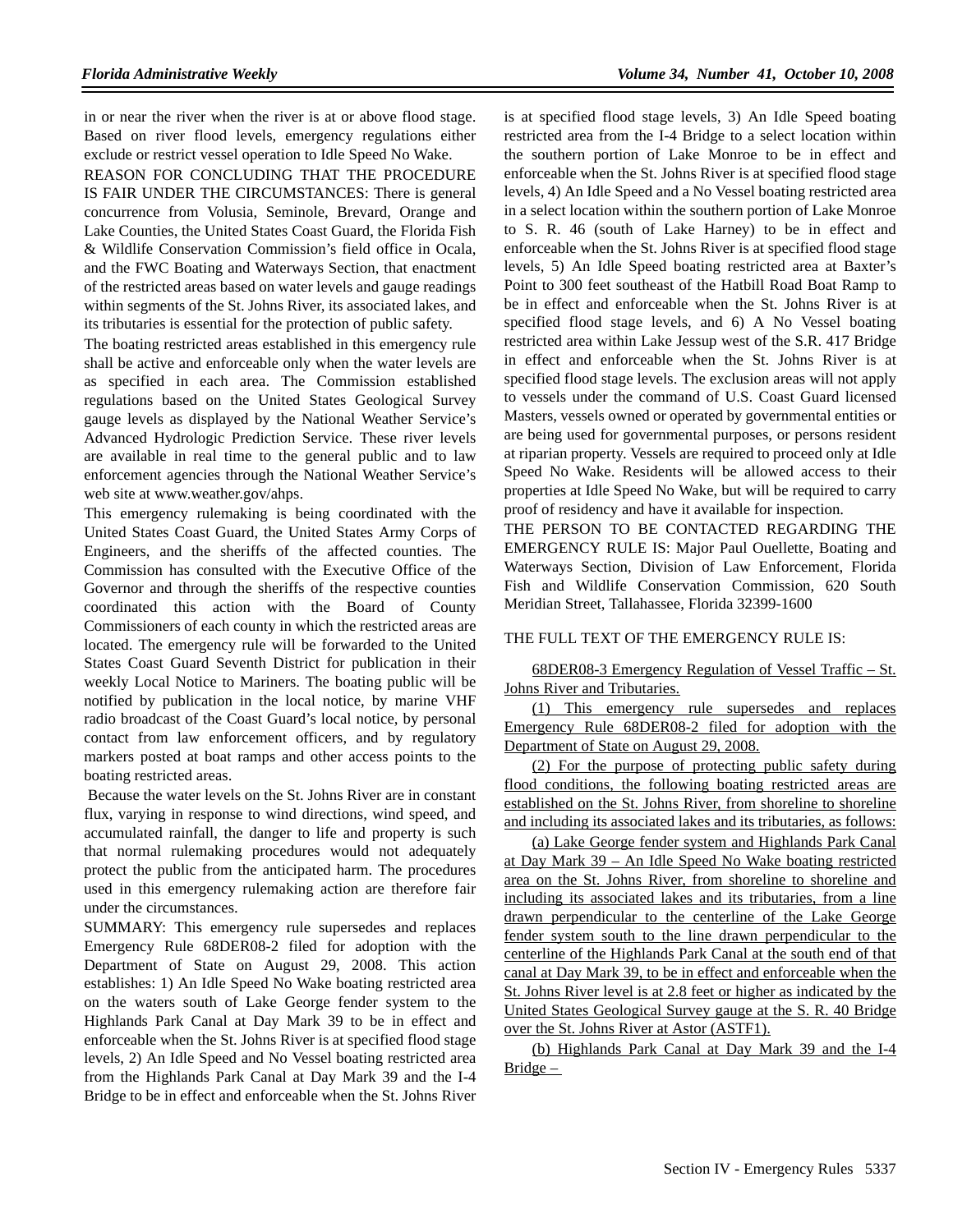1. An Idle Speed No Wake boating restricted area on the St. Johns River, from shoreline to shoreline and including its associated lakes and its tributaries, from a line drawn perpendicular to the centerline of the Highlands Park Canal at the south end of that canal at Day Mark 39 to the centerline of the north span (westbound lanes) of the I-4 Bridge over the St. Johns River, to be in effect and enforceable when the St. Johns River level is at 4.2 feet or higher as indicated by the United States Geological Survey gauge at the S. R. 44 Bridge over the St. Johns River near Deland (DLAF1).

2. A No Vessel boating restricted area on the St. Johns River, from shoreline to shoreline and including its associated lakes and its tributaries, from a line drawn perpendicular to the centerline of the Highlands Park Canal at the south end of that canal at Day Mark 39 to the centerline of the north span (westbound lanes) of the I-4 Bridge over the St. Johns River, to be in effect and enforceable when the St. Johns River level is at 5.0 feet or higher as indicated by the United States Geological Survey gauge at the S. R. 44 Bridge over the St. Johns River near Deland (DLAF1).

(c) I-4 Bridge and Lake Monroe Vicinity - An Idle Speed No Wake boating restricted area on the St. Johns River, from shoreline to shoreline and including its associated lakes and its tributaries, from the centerline of the north span (westbound lanes) of the I-4 Bridge south and east to a line drawn at 81 degrees 15 minutes 00 seconds West Longitude within Lake Monroe, to be in effect and enforceable when the St. Johns River level is at 7.0 feet or higher as indicated by the United States Geological Survey gauge at the U.S. Highway 17/92 Bridge over the St. Johns River near Sanford (SNFF1).

(d) Lake Monroe to S.R. 46 (South of Lake Harney) –

1. An Idle Speed No Wake boating restricted area from a line drawn at 81 degrees 15 minutes 00 seconds West Longitude within Lake Monroe, southeast to the S.R. 46 Bridge south of Lake Harney to be in effect and enforceable when the St. Johns River level is at 8.5 feet or higher as indicated by the United States Geological Survey gauge at the S.R. 46 Bridge over the St. Johns River above Lake Harney near Geneva (GENF1).

2. A No Vessel boating restricted area from a line drawn at 81 degrees 15 minutes 00 seconds West Longitude within Lake Monroe, southeast to the S.R. 46 Bridge south of Lake Harney to be in effect and enforceable when the St. Johns River level is at 9.0 feet or higher as indicated by the United States Geological Survey gauge at the S.R. 46 Bridge over the St. Johns River above Lake Harney near Geneva (GENF1).

(e) Baxter's Point – An Idle Speed No Wake boating restricted area on the St. Johns River, from shoreline to shoreline and including its associated lakes and its tributaries, from a line drawn perpendicular to the centerline of the St. Johns River at Baxter's Point to a line drawn perpendicular to the centerline of the St. Johns River 300 feet southeast of the Hatbill Road Boat Ramp to be in effect and enforceable when the St. Johns River level is at 9.0 feet or higher as indicated by the United States Geological Survey gauge at the S.R. 46 Bridge over the St. Johns River above Lake Harney near Geneva (GENF1).

(f) Lake Jessup – No Vessel boating restricted area within Lake Jessup, from shoreline to shoreline west of the centerline of the S.R. 417 Bridge to be in effect and enforceable when the St. Johns River level is at 9.0 feet or higher as indicated by the United States Geological Survey gauge at the S.R. 46 Bridge over the St. Johns River above Lake Harney near Geneva (GENF1).

 $(3)(a)$  The restrictions in this rule do not apply:

1. In situations requiring immediate action to protect life, limb, and property from imminent danger;

2. To law enforcement or fire fighting vessels;

3. To rescue vessels owned or operated by governmental entities;

(b) The No Vessel restrictions in subsection (2) do not apply to the following vessels:

1. Any vessel under the command of an individual licensed by the United States Coast Guard to serve as Master of Steam or Motor Vessels;

2. Vessels owned or operated by governmental entities or are being used for governmental purposes under contract with a governmental entity.

3. Vessels operated by individuals resident at riparian property within the No vessel boating restricted area may traverse these waters but must proceed directly to and from their properties without delay or diversion and must carry proof of residency and have it available for inspection on board the vessel.

4. Proceed only at Idle Speed No Wake.

(4) When in Effect – each boating restricted area established in subsection (2) shall be active and enforceable only when the water level is as specified in each respective paragraph. For purposes of this emergency rule, all referenced river levels are as displayed by the National Weather Service's Advanced Hydrologic Prediction Service on its web site at www.weather.gov/ahps.

(5) As provided in Section 327.70, F.S., this emergency rule shall be enforced by the Division of Law Enforcement of the Fish and Wildlife Conservation Commission and its officers, the sheriffs of the various counties through which these waters flow and their respective deputies, and any other duly constituted law enforcement officers.

(6) Except as provided in subsection (7), any person failing to comply with the provision of this emergency rule shall be guilty of a noncriminal infraction, punishable as provided in Section 327.73, F.S.

(7) No person shall at any time willfully or wantonly operate any vessel at a speed or in a manner so as to cause a wake that endangers or is likely to endanger life or limb, or damage the property of, any person. Section 327.33(1), F.S.,